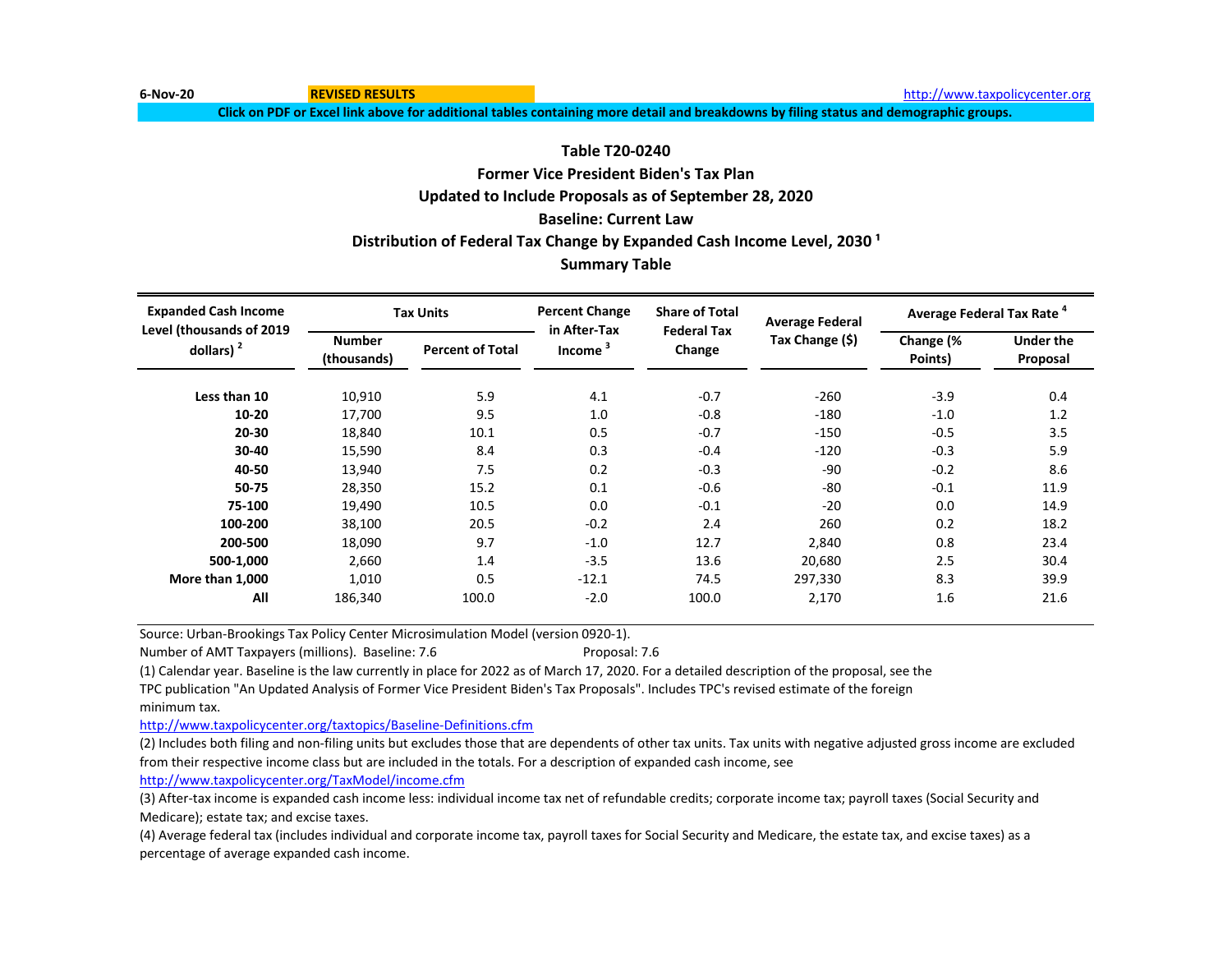## **Former Vice President Biden's Tax Plan Updated to Include Proposals as of September 28, 2020 Baseline: Current Law Table T20-0240 Distribution of Federal Tax Change by Expanded Cash Income Level, 2030<sup>1</sup> Detail Table**

| <b>Expanded Cash Income</b><br>Level (thousands of 2019 | Percent<br>Change in | Share of<br>Total            | <b>Average Federal Tax Change</b> |         | <b>Share of Federal Taxes</b> |                              | Average Federal Tax Rate <sup>4</sup> |                              |  |
|---------------------------------------------------------|----------------------|------------------------------|-----------------------------------|---------|-------------------------------|------------------------------|---------------------------------------|------------------------------|--|
| dollars)                                                | After-Tax<br>Income  | <b>Federal Tax</b><br>Change | <b>Dollars</b>                    | Percent | Change (%<br>Points)          | <b>Under the</b><br>Proposal | Change (%<br>Points)                  | <b>Under the</b><br>Proposal |  |
| Less than 10                                            | 4.1                  | $-0.7$                       | $-260$                            | $-90.3$ | $-0.1$                        | 0.0                          | $-3.9$                                | 0.4                          |  |
| 10-20                                                   | 1.0                  | $-0.8$                       | $-180$                            | $-45.0$ | $-0.1$                        | 0.1                          | $-1.0$                                | 1.2                          |  |
| 20-30                                                   | 0.5                  | $-0.7$                       | $-150$                            | $-11.9$ | $-0.1$                        | 0.4                          | $-0.5$                                | 3.5                          |  |
| 30-40                                                   | 0.3                  | $-0.4$                       | $-120$                            | $-4.3$  | $-0.1$                        | 0.7                          | $-0.3$                                | 5.9                          |  |
| 40-50                                                   | 0.2                  | $-0.3$                       | $-90$                             | $-1.9$  | $-0.1$                        | 1.2                          | $-0.2$                                | 8.6                          |  |
| 50-75                                                   | 0.1                  | $-0.6$                       | $-80$                             | $-0.9$  | $-0.4$                        | 4.7                          | $-0.1$                                | 11.9                         |  |
| 75-100                                                  | 0.0                  | $-0.1$                       | $-20$                             | $-0.1$  | $-0.5$                        | 5.7                          | 0.0                                   | 14.9                         |  |
| 100-200                                                 | $-0.2$               | 2.4                          | 260                               | 0.8     | $-1.5$                        | 21.9                         | 0.2                                   | 18.2                         |  |
| 200-500                                                 | $-1.0$               | 12.7                         | 2.840                             | 3.6     | $-1.1$                        | 27.1                         | 0.8                                   | 23.4                         |  |
| 500-1.000                                               | $-3.5$               | 13.6                         | 20.680                            | 9.1     | 0.1                           | 11.9                         | 2.5                                   | 30.4                         |  |
| More than 1,000                                         | $-12.1$              | 74.5                         | 297,330                           | 26.3    | 3.8                           | 26.2                         | 8.3                                   | 39.9                         |  |
| All                                                     | $-2.0$               | 100.0                        | 2,170                             | 7.9     | 0.0                           | 100.0                        | 1.6                                   | 21.6                         |  |

#### **Baseline Distribution of Income and Federal Taxes**

by Expanded Cash Income Level, 2030<sup>1</sup>

| <b>Expanded Cash Income</b><br>Level (thousands of 2019 | <b>Tax Units</b>             |                     | <b>Pre-Tax Income</b> |                     | <b>Federal Tax Burden</b> |                         | After-Tax Income  |                     | Average<br><b>Federal Tax</b> |
|---------------------------------------------------------|------------------------------|---------------------|-----------------------|---------------------|---------------------------|-------------------------|-------------------|---------------------|-------------------------------|
| dollars) <sup>2</sup>                                   | <b>Number</b><br>(thousands) | Percent of<br>Total | Average (dollars)     | Percent of<br>Total | Average (dollars)         | <b>Percent of Total</b> | Average (dollars) | Percent of<br>Total | Rate                          |
| Less than 10                                            | 10,910                       | 5.9                 | 6,550                 | 0.3                 | 290                       | 0.1                     | 6,270             | 0.3                 | 4.4                           |
| 10-20                                                   | 17,700                       | 9.5                 | 18,700                | 1.3                 | 410                       | 0.1                     | 18,290            | 1.6                 | 2.2                           |
| 20-30                                                   | 18,840                       | 10.1                | 30,860                | 2.3                 | 1,240                     | 0.5                     | 29.620            | 2.7                 | 4.0                           |
| 30-40                                                   | 15,590                       | 8.4                 | 43.140                | 2.6                 | 2,660                     | 0.8                     | 40.480            | 3.1                 | 6.2                           |
| 40-50                                                   | 13,940                       | 7.5                 | 55,560                | 3.0                 | 4,850                     | 1.3                     | 50.710            | 3.5                 | 8.7                           |
| 50-75                                                   | 28,350                       | 15.2                | 76,690                | 8.5                 | 9,240                     | 5.1                     | 67,450            | 9.4                 | 12.0                          |
| 75-100                                                  | 19,490                       | 10.5                | 107.640               | 8.2                 | 16,070                    | 6.1                     | 91,570            | 8.7                 | 14.9                          |
| 100-200                                                 | 38,100                       | 20.5                | 174.600               | 26.0                | 31,550                    | 23.5                    | 143,050           | 26.6                | 18.1                          |
| 200-500                                                 | 18,090                       | 9.7                 | 353,240               | 25.0                | 79.900                    | 28.2                    | 273,340           | 24.2                | 22.6                          |
| 500-1.000                                               | 2,660                        | 1.4                 | 817.640               | 8.5                 | 227,590                   | 11.8                    | 590,040           | 7.7                 | 27.8                          |
| More than 1.000                                         | 1,010                        | 0.5                 | 3,578,600             | 14.2                | 1,129,210                 | 22.4                    | 2,449,390         | 12.1                | 31.6                          |
| All                                                     | 186,340                      | 100.0               | 137,330               | 100.0               | 27,500                    | 100.0                   | 109.830           | 100.0               | 20.0                          |

Source: Urban-Brookings Tax Policy Center Microsimulation Model (version 0920-1).

Number of AMT Taxpayers (millions). Baseline: 7.6 Proposal: 7.6

(1) Calendar year. Baseline is the law currently in place for 2022 as of March 17, 2020. For a detailed description of the proposal, see the

TPC publication "An Updated Analysis of Former Vice President Biden's Tax Proposals". Includes TPC's revised estimate of the foreign

minimum tax.

<http://www.taxpolicycenter.org/taxtopics/Baseline-Definitions.cfm>

(2) Includes both filing and non-filing units but excludes those that are dependents of other tax units. Tax units with negative adjusted gross income are excluded from their respective income class but are included in the totals. For a description of expanded cash income, see

[http://www.taxpolicycente](http://www.taxpolicycenter.org/TaxModel/income.cfm)r.org/TaxModel/income.cfm

(3) After-tax income is expanded cash income less: individual income tax net of refundable credits; corporate income tax; payroll taxes (Social Security and Medicare); estate tax; and excise taxes. (4) Average federal tax (includes individual and corporate income tax, payroll taxes for Social Security and Medicare, the estate tax, and excise taxes) as a percentage of average expanded cash income.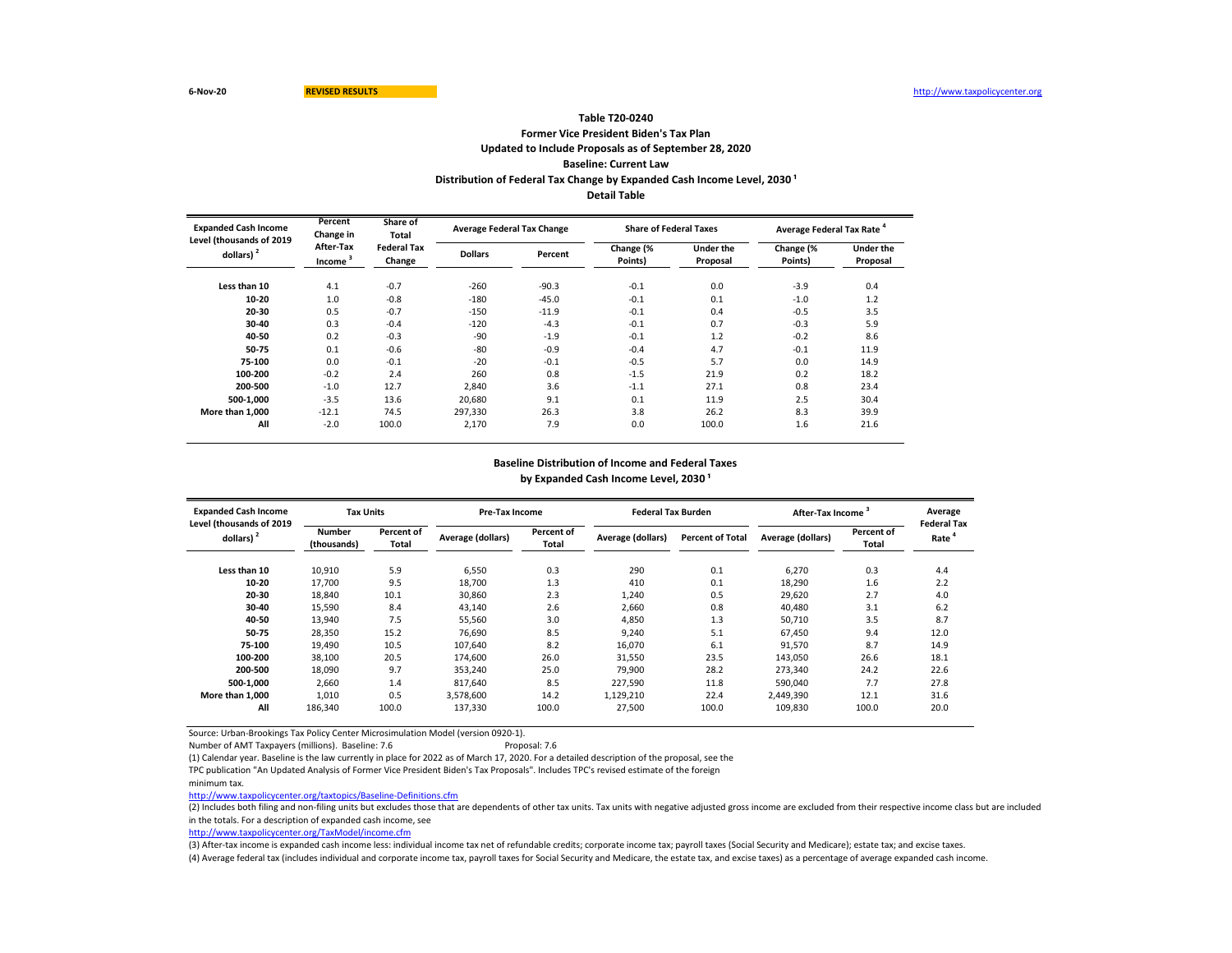## **Former Vice President Biden's Tax Plan Updated to Include Proposals as of September 28, 2020 Baseline: Current Law Table T20-0240** Distribution of Federal Tax Change by Expanded Cash Income Level, 2030<sup>1</sup> **Detail Table - Single Tax Units**

| <b>Expanded Cash Income</b><br>Level (thousands of 2019 | Percent<br>Change in             | Share of<br>Total            |                | <b>Average Federal Tax Change</b> | <b>Share of Federal Taxes</b> |                              | Average Federal Tax Rate <sup>4</sup> |                              |
|---------------------------------------------------------|----------------------------------|------------------------------|----------------|-----------------------------------|-------------------------------|------------------------------|---------------------------------------|------------------------------|
| dollars)                                                | After-Tax<br>Income <sup>3</sup> | <b>Federal Tax</b><br>Change | <b>Dollars</b> | Percent                           | Change (%<br>Points)          | <b>Under the</b><br>Proposal | Change (%<br>Points)                  | <b>Under the</b><br>Proposal |
| Less than 10                                            | 3.9                              | $-2.0$                       | $-240$         | $-54.8$                           | $-0.2$                        | 0.1                          | $-3.6$                                | 3.0                          |
| 10-20                                                   | 1.0                              | $-2.0$                       | $-170$         | $-15.1$                           | $-0.2$                        | 0.9                          | $-0.9$                                | 5.0                          |
| 20-30                                                   | 0.3                              | $-1.2$                       | $-100$         | $-4.6$                            | $-0.3$                        | 1.9                          | $-0.3$                                | 6.7                          |
| 30-40                                                   | 0.1                              | $-0.3$                       | $-30$          | $-0.9$                            | $-0.2$                        | 2.4                          | $-0.1$                                | 8.1                          |
| 40-50                                                   | $-0.2$                           | 0.7                          | 90             | 1.6                               | $-0.2$                        | 3.5                          | 0.2                                   | 10.5                         |
| 50-75                                                   | $-0.2$                           | 2.3                          | 160            | 1.4                               | $-0.9$                        | 12.7                         | 0.2                                   | 14.5                         |
| 75-100                                                  | $-0.5$                           | 4.1                          | 470            | 2.5                               | $-0.7$                        | 12.8                         | 0.4                                   | 18.1                         |
| 100-200                                                 | $-1.4$                           | 18.3                         | 1.780          | 5.1                               | $-0.9$                        | 29.0                         | 1.1                                   | 22.4                         |
| 200-500                                                 | $-4.3$                           | 25.3                         | 10.910         | 12.8                              | 0.7                           | 16.9                         | 3.2                                   | 28.1                         |
| 500-1.000                                               | $-6.7$                           | 9.3                          | 38,120         | 15.3                              | 0.3                           | 5.3                          | 4.6                                   | 34.9                         |
| More than 1,000                                         | $-15.6$                          | 44.8                         | 394,180        | 31.5                              | 2.5                           | 14.2                         | 10.4                                  | 43.5                         |
| All                                                     | $-1.8$                           | 100.0                        | 1,150          | 8.2                               | 0.0                           | 100.0                        | 1.5                                   | 19.6                         |

#### **Baseline Distribution of Income and Federal Taxes**

by Expanded Cash Income Level, 2030<sup>1</sup>

| <b>Expanded Cash Income</b><br>Level (thousands of 2019 | <b>Tax Units</b>             |                     | Pre-Tax Income    |                     | <b>Federal Tax Burden</b> |                         | <b>After-Tax Income</b> |                     | Average<br><b>Federal Tax</b> |
|---------------------------------------------------------|------------------------------|---------------------|-------------------|---------------------|---------------------------|-------------------------|-------------------------|---------------------|-------------------------------|
| dollars) <sup>2</sup>                                   | <b>Number</b><br>(thousands) | Percent of<br>Total | Average (dollars) | Percent of<br>Total | Average (dollars)         | <b>Percent of Total</b> | Average (dollars)       | Percent of<br>Total | Rate                          |
| Less than 10                                            | 8,580                        | 9.7                 | 6,620             | 0.8                 | 440                       | 0.3                     | 6,180                   | 1.0                 | 6.6                           |
| 10-20                                                   | 12,480                       | 14.1                | 18,640            | 3.4                 | 1,100                     | 1.1                     | 17.540                  | 3.9                 | 5.9                           |
| 20-30                                                   | 12,100                       | 13.7                | 30.770            | 5.5                 | 2,160                     | 2.1                     | 28.610                  | 6.2                 | 7.0                           |
| 30-40                                                   | 9,310                        | 10.5                | 43,040            | 5.9                 | 3,530                     | 2.7                     | 39,520                  | 6.6                 | 8.2                           |
| 40-50                                                   | 7,900                        | 8.9                 | 55,590            | 6.4                 | 5,750                     | 3.7                     | 49,840                  | 7.1                 | 10.3                          |
| 50-75                                                   | 15,300                       | 17.3                | 76,530            | 17.2                | 10,930                    | 13.5                    | 65,600                  | 18.0                | 14.3                          |
| 75-100                                                  | 8,810                        | 9.9                 | 107.190           | 13.9                | 18,950                    | 13.5                    | 88.230                  | 13.9                | 17.7                          |
| 100-200                                                 | 10.470                       | 11.8                | 165.600           | 25.4                | 35.300                    | 29.9                    | 130.300                 | 24.4                | 21.3                          |
| 200-500                                                 | 2,350                        | 2.7                 | 341.630           | 11.8                | 85.210                    | 16.2                    | 256,410                 | 10.8                | 24.9                          |
| 500-1.000                                               | 250                          | 0.3                 | 821,090           | 3.0                 | 248.700                   | 5.0                     | 572,390                 | 2.5                 | 30.3                          |
| More than 1.000                                         | 120                          | 0.1                 | 3,782,240         | 6.4                 | 1,251,460                 | 11.7                    | 2,530,780               | 5.2                 | 33.1                          |
| All                                                     | 88,620                       | 100.0               | 76,950            | 100.0               | 13,940                    | 100.0                   | 63.010                  | 100.0               | 18.1                          |

Source: Urban-Brookings Tax Policy Center Microsimulation Model (version 0920-1).

(1) Calendar year. Baseline is the law currently in place for 2022 as of March 17, 2020. For a detailed description of the proposal, see the

TPC publication "An Updated Analysis of Former Vice President Biden's Tax Proposals". Includes TPC's revised estimate of the foreign

minimum tax.

<http://www.taxpolicycenter.org/taxtopics/Baseline-Definitions.cfm>

(2) Includes both filing and non-filing units but excludes those that are dependents of other tax units. Tax units with negative adjusted gross income are excluded from their respective income class but are included in the totals. For a description of expanded cash income, see

[http://www.taxpolicycente](http://www.taxpolicycenter.org/TaxModel/income.cfm)r.org/TaxModel/income.cfm

(3) After-tax income is expanded cash income less: individual income tax net of refundable credits; corporate income tax; payroll taxes (Social Security and Medicare); estate tax; and excise taxes.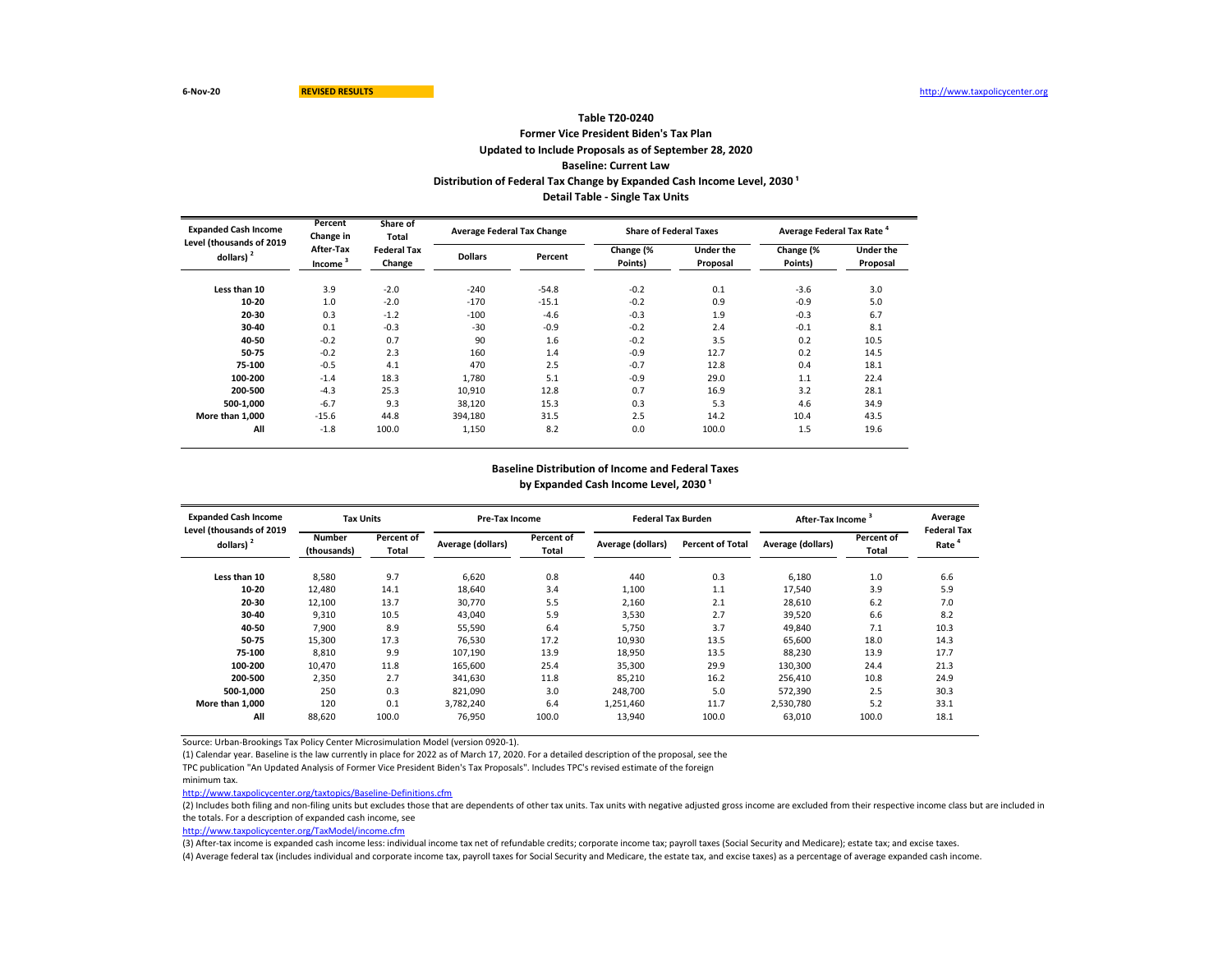## **Former Vice President Biden's Tax Plan Updated to Include Proposals as of September 28, 2020 Baseline: Current Law Table T20-0240** Distribution of Federal Tax Change by Expanded Cash Income Level, 2030<sup>1</sup> **Detail Table - Married Tax Units Filing Jointly**

| Percent<br>Share of<br><b>Expanded Cash Income</b><br>Change in<br>Total<br>Level (thousands of 2019 |                                                                                    |        | <b>Average Federal Tax Change</b> |                      | <b>Share of Federal Taxes</b> |                      | Average Federal Tax Rate <sup>4</sup> |        |  |
|------------------------------------------------------------------------------------------------------|------------------------------------------------------------------------------------|--------|-----------------------------------|----------------------|-------------------------------|----------------------|---------------------------------------|--------|--|
| dollars) $2$                                                                                         | After-Tax<br><b>Federal Tax</b><br><b>Dollars</b><br>Income <sup>3</sup><br>Change |        | Percent                           | Change (%<br>Points) | Under the<br>Proposal         | Change (%<br>Points) | <b>Under the</b><br>Proposal          |        |  |
| Less than 10                                                                                         | 6.2                                                                                | $-0.2$ | $-310$                            | $-237.1$             | 0.0                           | 0.0                  | $-6.0$                                | $-3.5$ |  |
| 10-20                                                                                                | 1.0                                                                                | $-0.1$ | $-190$                            | $-632.4$             | 0.0                           | 0.0                  | $-1.0$                                | $-0.8$ |  |
| 20-30                                                                                                | 0.4                                                                                | $-0.1$ | $-110$                            | $-21.8$              | 0.0                           | 0.0                  | $-0.4$                                | 1.3    |  |
| 30-40                                                                                                | 0.2                                                                                | $-0.1$ | $-90$                             | $-9.2$               | 0.0                           | 0.1                  | $-0.2$                                | 2.1    |  |
| 40-50                                                                                                | 0.2                                                                                | $-0.1$ | $-90$                             | $-3.3$               | 0.0                           | 0.2                  | $-0.2$                                | 4.7    |  |
| 50-75                                                                                                | 0.3                                                                                | $-0.5$ | $-210$                            | $-3.4$               | $-0.1$                        | 1.1                  | $-0.3$                                | 7.5    |  |
| 75-100                                                                                               | 0.4                                                                                | $-0.9$ | $-330$                            | $-2.6$               | $-0.3$                        | 2.3                  | $-0.3$                                | 11.3   |  |
| 100-200                                                                                              | 0.2                                                                                | $-2.9$ | $-340$                            | $-1.2$               | $-1.7$                        | 18.4                 | $-0.2$                                | 16.4   |  |
| 200-500                                                                                              | $-0.6$                                                                             | 8.4    | 1.560                             | 2.0                  | $-1.9$                        | 32.2                 | 0.4                                   | 22.7   |  |
| 500-1.000                                                                                            | $-3.1$                                                                             | 15.4   | 18,310                            | 8.1                  | 0.0                           | 15.1                 | 2.2                                   | 29.8   |  |
| More than 1.000                                                                                      | $-11.2$                                                                            | 80.6   | 262,880                           | 24.4                 | 4.0                           | 30.3                 | 7.7                                   | 39.2   |  |
| All                                                                                                  | $-2.2$                                                                             | 100.0  | 4,040                             | 8.0                  | 0.0                           | 100.0                | 1.7                                   | 23.3   |  |

## **Baseline Distribution of Income and Federal Taxes**

by Expanded Cash Income Level, 2030<sup>1</sup>

| <b>Expanded Cash Income</b><br>Level (thousands of 2019 | <b>Tax Units</b>             |                     |                   | Pre-Tax Income      |                   | <b>Federal Tax Burden</b> | After-Tax Income  |                            | Average<br><b>Federal Tax</b> |
|---------------------------------------------------------|------------------------------|---------------------|-------------------|---------------------|-------------------|---------------------------|-------------------|----------------------------|-------------------------------|
| dollars) <sup>2</sup>                                   | <b>Number</b><br>(thousands) | Percent of<br>Total | Average (dollars) | Percent of<br>Total | Average (dollars) | <b>Percent of Total</b>   | Average (dollars) | <b>Percent of</b><br>Total | Rate                          |
| Less than 10                                            | 1,350                        | 2.0                 | 5,180             | 0.0                 | 130               | 0.0                       | 5.040             | 0.1                        | 2.6                           |
| 10-20                                                   | 2,090                        | 3.1                 | 18,920            | 0.2                 | 30                | 0.0                       | 18.890            | 0.3                        | 0.2                           |
| 20-30                                                   | 2.700                        | 4.0                 | 30,950            | 0.5                 | 500               | 0.0                       | 30.450            | 0.7                        | 1.6                           |
| 30-40                                                   | 3,000                        | 4.4                 | 43,500            | 0.8                 | 990               | 0.1                       | 42,510            | 1.0                        | 2.3                           |
| 40-50                                                   | 2,980                        | 4.4                 | 55,640            | 1.0                 | 2,690             | 0.2                       | 52,940            | 1.3                        | 4.8                           |
| 50-75                                                   | 7,170                        | 10.5                | 77,540            | 3.5                 | 6,060             | 1.3                       | 71,480            | 4.1                        | 7.8                           |
| 75-100                                                  | 7,130                        | 10.4                | 108,550           | 4.8                 | 12,630            | 2.6                       | 95,910            | 5.4                        | 11.6                          |
| 100-200                                                 | 23,350                       | 34.2                | 180,310           | 26.1                | 29.850            | 20.1                      | 150.460           | 27.8                       | 16.6                          |
| 200-500                                                 | 14.930                       | 21.8                | 356.550           | 33.0                | 79.270            | 34.1                      | 277.280           | 32.8                       | 22.2                          |
| 500-1.000                                               | 2,330                        | 3.4                 | 817,520           | 11.8                | 225,300           | 15.1                      | 592,220           | 10.9                       | 27.6                          |
| More than 1.000                                         | 850                          | 1.2                 | 3,422,300         | 18.0                | 1,077,380         | 26.3                      | 2,344,920         | 15.7                       | 31.5                          |
| All                                                     | 68,370                       | 100.0               | 235,590           | 100.0               | 50.740            | 100.0                     | 184,850           | 100.0                      | 21.5                          |

Source: Urban-Brookings Tax Policy Center Microsimulation Model (version 0920-1).

(1) Calendar year. Baseline is the law currently in place for 2022 as of March 17, 2020. For a detailed description of the proposal, see the

TPC publication "An Updated Analysis of Former Vice President Biden's Tax Proposals". Includes TPC's revised estimate of the foreign

minimum tax.

<http://www.taxpolicycenter.org/taxtopics/Baseline-Definitions.cfm>

(2) Includes both filing and non-filing units but excludes those that are dependents of other tax units. Tax units with negative adjusted gross income are excluded from their respective income class but are included in the totals. For a description of expanded cash income, see

[http://www.taxpolicycente](http://www.taxpolicycenter.org/TaxModel/income.cfm)r.org/TaxModel/income.cfm

(3) After-tax income is expanded cash income less: individual income tax net of refundable credits; corporate income tax; payroll taxes (Social Security and Medicare); estate tax; and excise taxes.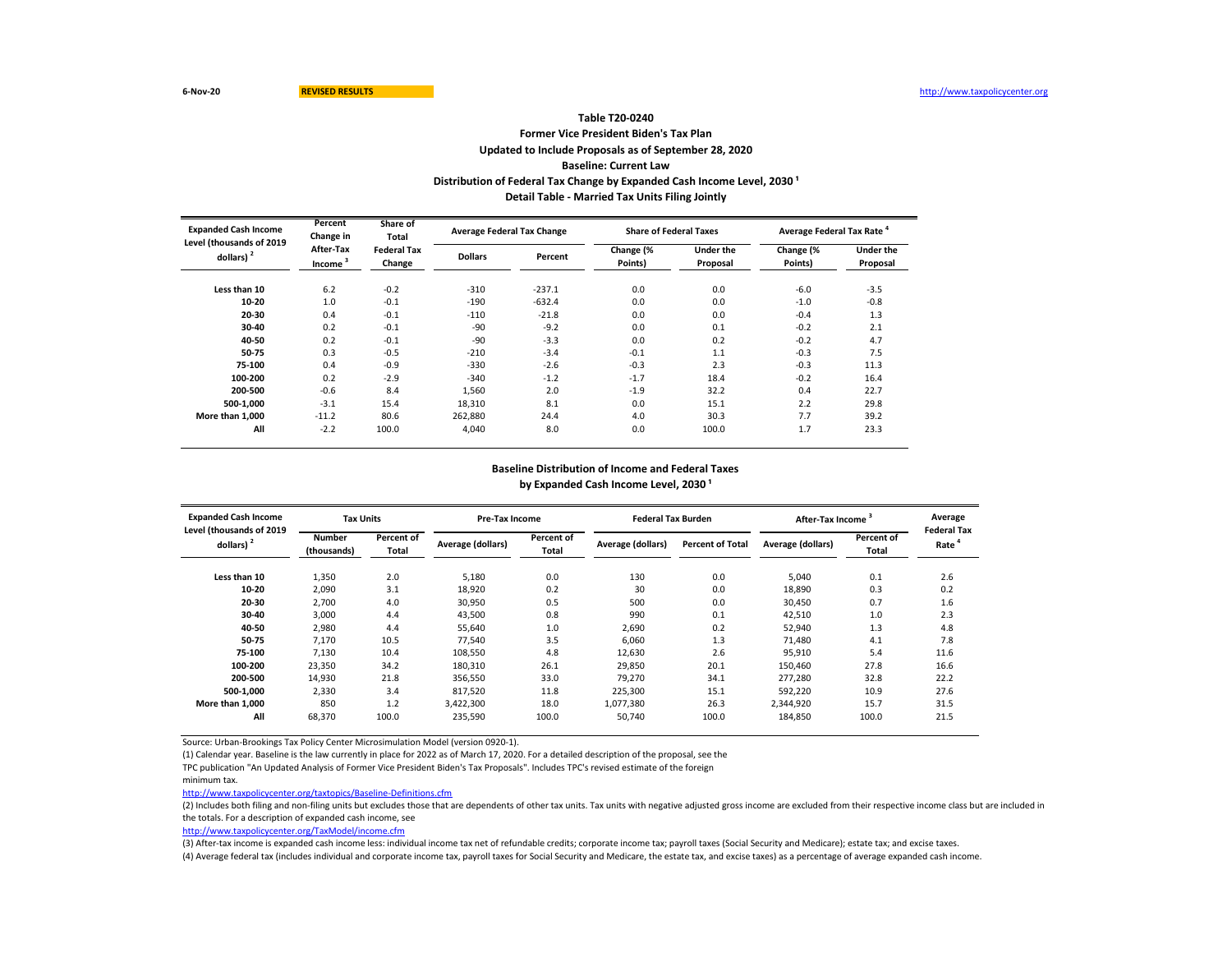#### **Former Vice President Biden's Tax Plan Updated to Include Proposals as of September 28, 2020 Baseline: Current Law Table T20-0240** Distribution of Federal Tax Change by Expanded Cash Income Level, 2030<sup>1</sup> **Detail Table - Head of Household Tax Units**

| <b>Expanded Cash Income</b><br>Level (thousands of 2019 | Percent<br>Change in             | Share of<br>Total            | <b>Average Federal Tax Change</b> |         | <b>Share of Federal Taxes</b> |                              | Average Federal Tax Rate <sup>4</sup> |                              |  |
|---------------------------------------------------------|----------------------------------|------------------------------|-----------------------------------|---------|-------------------------------|------------------------------|---------------------------------------|------------------------------|--|
| dollars) $2$                                            | After-Tax<br>Income <sup>3</sup> | <b>Federal Tax</b><br>Change | <b>Dollars</b>                    | Percent | Change (%<br>Points)          | <b>Under the</b><br>Proposal | Change (%<br>Points)                  | <b>Under the</b><br>Proposal |  |
| Less than 10                                            | 4.0                              | $-10.2$                      | $-370$                            | 30.8    | $-0.1$                        | $-0.5$                       | $-4.6$                                | $-19.6$                      |  |
| 10-20                                                   | 1.2                              | $-25.1$                      | $-260$                            | 10.1    | $-0.2$                        | $-3.0$                       | $-1.4$                                | $-15.0$                      |  |
| 20-30                                                   | 1.0                              | $-42.7$                      | $-340$                            | 22.3    | $-0.4$                        | $-2.5$                       | $-1.1$                                | $-6.0$                       |  |
| 30-40                                                   | 0.9                              | $-38.7$                      | $-380$                            | $-33.4$ | $-0.4$                        | 0.8                          | $-0.9$                                | 1.8                          |  |
| 40-50                                                   | 1.3                              | $-59.5$                      | $-650$                            | $-16.0$ | $-0.7$                        | 3.4                          | $-1.2$                                | 6.1                          |  |
| 50-75                                                   | 0.9                              | $-97.4$                      | $-580$                            | $-7.5$  | $-1.2$                        | 13.0                         | $-0.8$                                | 9.4                          |  |
| 75-100                                                  | 0.7                              | $-67.8$                      | $-690$                            | $-4.7$  | $-0.9$                        | 15.0                         | $-0.6$                                | 13.1                         |  |
| 100-200                                                 | 0.4                              | $-55.1$                      | $-470$                            | $-1.6$  | $-1.0$                        | 37.7                         | $-0.3$                                | 17.9                         |  |
| 200-500                                                 | $-0.7$                           | 34.3                         | 1.680                             | 2.4     | 0.2                           | 16.1                         | 0.5                                   | 22.8                         |  |
| 500-1.000                                               | $-4.4$                           | 34.9                         | 25,460                            | 10.9    | 0.3                           | 3.8                          | 3.1                                   | 31.7                         |  |
| More than 1,000                                         | $-17.7$                          | 426.7                        | 634,430                           | 40.4    | 4.5                           | 16.0                         | 12.3                                  | 42.7                         |  |
| All                                                     | $-0.2$                           | 100.0                        | 120                               | 1.1     | 0.0                           | 100.0                        | 0.1                                   | 13.3                         |  |

#### **Baseline Distribution of Income and Federal Taxes**

by Expanded Cash Income Level, 2030<sup>1</sup>

| <b>Expanded Cash Income</b><br>Level (thousands of 2019 | <b>Tax Units</b>             |                     | Pre-Tax Income    |                     | <b>Federal Tax Burden</b> |                         | <b>After-Tax Income</b> |                     | Average<br><b>Federal Tax</b> |
|---------------------------------------------------------|------------------------------|---------------------|-------------------|---------------------|---------------------------|-------------------------|-------------------------|---------------------|-------------------------------|
| dollars) <sup>2</sup>                                   | <b>Number</b><br>(thousands) | Percent of<br>Total | Average (dollars) | Percent of<br>Total | Average (dollars)         | <b>Percent of Total</b> | Average (dollars)       | Percent of<br>Total | Rate                          |
| Less than 10                                            | 810                          | 3.3                 | 7,920             | 0.3                 | $-1,190$                  | $-0.4$                  | 9,100                   | 0.4                 | $-15.0$                       |
| 10-20                                                   | 2,820                        | 11.4                | 18,830            | 2.6                 | $-2,560$                  | $-2.7$                  | 21,380                  | 3.4                 | $-13.6$                       |
| 20-30                                                   | 3.670                        | 14.8                | 31,110            | 5.6                 | $-1,520$                  | $-2.1$                  | 32.630                  | 6.8                 | $-4.9$                        |
| 30-40                                                   | 2,940                        | 11.8                | 43,000            | 6.3                 | 1,150                     | 1.3                     | 41,860                  | 7.0                 | 2.7                           |
| 40-50                                                   | 2,670                        | 10.7                | 55,400            | 7.3                 | 4,050                     | 4.1                     | 51,340                  | 7.8                 | 7.3                           |
| 50-75                                                   | 4,880                        | 19.7                | 76,100            | 18.4                | 7,750                     | 14.2                    | 68,360                  | 19.0                | 10.2                          |
| 75-100                                                  | 2,880                        | 11.6                | 106,970           | 15.2                | 14.740                    | 15.9                    | 92,230                  | 15.1                | 13.8                          |
| 100-200                                                 | 3.430                        | 13.8                | 165,310           | 28.0                | 30.090                    | 38.7                    | 135.210                 | 26.4                | 18.2                          |
| 200-500                                                 | 590                          | 2.4                 | 321,240           | 9.4                 | 71.660                    | 15.9                    | 249,580                 | 8.4                 | 22.3                          |
| 500-1.000                                               | 40                           | 0.2                 | 814,990           | 1.6                 | 233,160                   | 3.5                     | 581,830                 | 1.3                 | 28.6                          |
| More than 1.000                                         | 20                           | 0.1                 | 5,164,360         | 5.0                 | 1,570,290                 | 11.5                    | 3,594,070               | 4.0                 | 30.4                          |
| All                                                     | 24,820                       | 100.0               | 81,480            | 100.0               | 10.740                    | 100.0                   | 70.740                  | 100.0               | 13.2                          |

Source: Urban-Brookings Tax Policy Center Microsimulation Model (version 0920-1).

(1) Calendar year. Baseline is the law currently in place for 2022 as of March 17, 2020. For a detailed description of the proposal, see the

TPC publication "An Updated Analysis of Former Vice President Biden's Tax Proposals". Includes TPC's revised estimate of the foreign

minimum tax.

<http://www.taxpolicycenter.org/taxtopics/Baseline-Definitions.cfm>

(2) Includes both filing and non-filing units but excludes those that are dependents of other tax units. Tax units with negative adjusted gross income are excluded from their respective income class but are included in the totals. For a description of expanded cash income, see

[http://www.taxpolicycente](http://www.taxpolicycenter.org/TaxModel/income.cfm)r.org/TaxModel/income.cfm

(3) After-tax income is expanded cash income less: individual income tax net of refundable credits; corporate income tax; payroll taxes (Social Security and Medicare); estate tax; and excise taxes.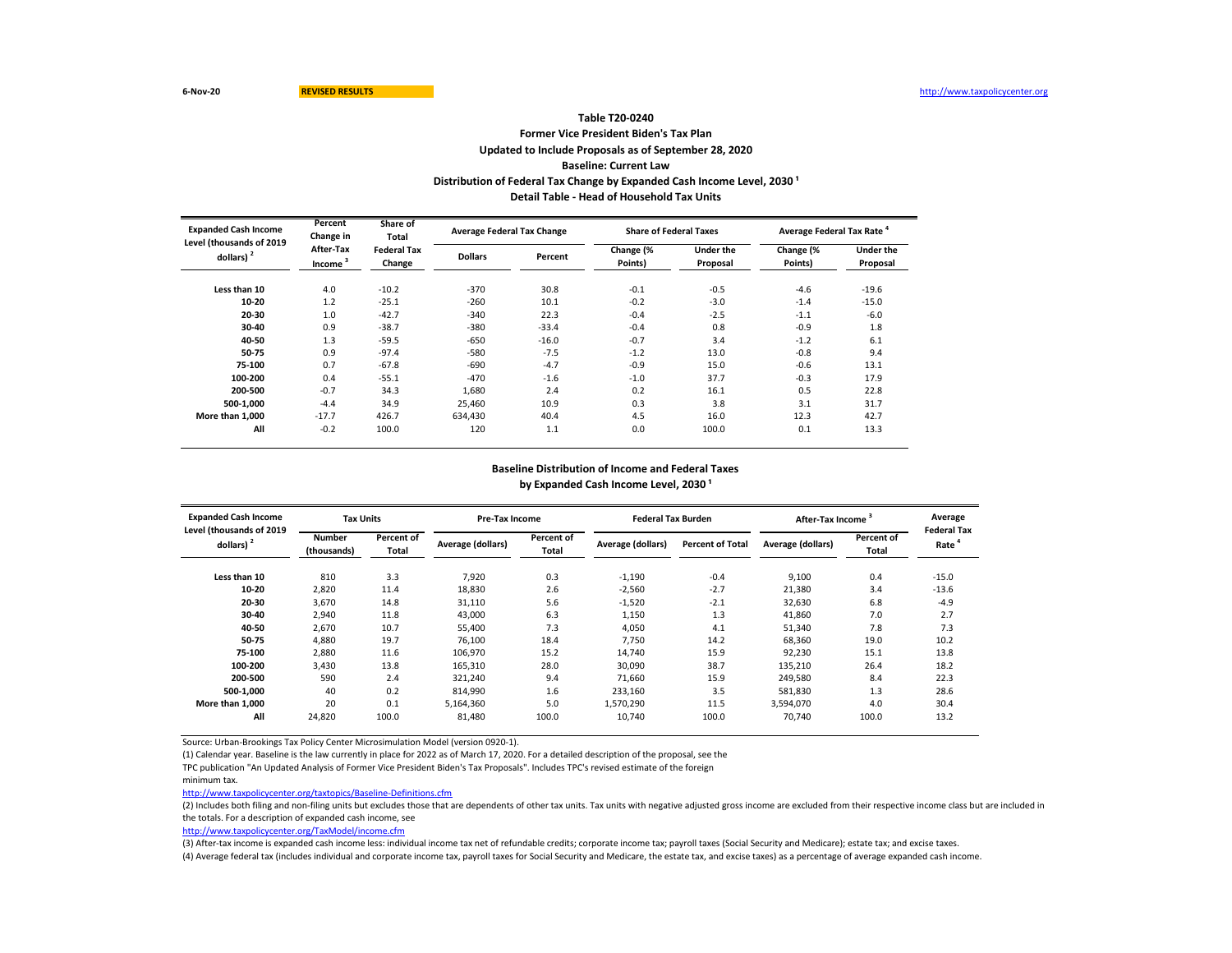## **Former Vice President Biden's Tax Plan Updated to Include Proposals as of September 28, 2020 Baseline: Current Law Table T20-0240 Distribution of Federal Tax Change by Expanded Cash Income Level, 2030<sup>1</sup> Detail Table - Tax Units with Children**

| <b>Expanded Cash Income</b> | Percent<br>Share of<br>Change in<br>Total<br>Level (thousands of 2019 |                              | <b>Average Federal Tax Change</b> |         | <b>Share of Federal Taxes</b> |                              | Average Federal Tax Rate <sup>4</sup> |                              |  |
|-----------------------------|-----------------------------------------------------------------------|------------------------------|-----------------------------------|---------|-------------------------------|------------------------------|---------------------------------------|------------------------------|--|
| dollars)                    | After-Tax<br>Income <sup>3</sup>                                      | <b>Federal Tax</b><br>Change | <b>Dollars</b>                    | Percent | Change (%<br>Points)          | <b>Under the</b><br>Proposal | Change (%<br>Points)                  | <b>Under the</b><br>Proposal |  |
| Less than 10                | 4.7                                                                   | $-0.4$                       | $-430$                            | 33.5    | 0.0                           | $-0.1$                       | $-5.5$                                | $-21.9$                      |  |
| 10-20                       | 1.2                                                                   | $-0.7$                       | $-250$                            | 9.3     | 0.0                           | $-0.6$                       | $-1.3$                                | $-15.3$                      |  |
| 20-30                       | 1.0                                                                   | $-1.2$                       | $-330$                            | 20.4    | $-0.1$                        | $-0.5$                       | $-1.1$                                | $-6.3$                       |  |
| 30-40                       | 0.9                                                                   | $-1.2$                       | $-390$                            | $-57.4$ | $-0.1$                        | 0.1                          | $-0.9$                                | 0.7                          |  |
| 40-50                       | 1.0                                                                   | $-1.4$                       | $-530$                            | $-14.2$ | $-0.1$                        | 0.5                          | $-1.0$                                | 5.7                          |  |
| 50-75                       | 0.8                                                                   | $-2.8$                       | $-550$                            | $-7.2$  | $-0.4$                        | 2.3                          | $-0.7$                                | 9.3                          |  |
| 75-100                      | 0.8                                                                   | $-2.7$                       | $-730$                            | $-5.2$  | $-0.4$                        | 3.1                          | $-0.7$                                | 12.4                         |  |
| 100-200                     | 0.6                                                                   | $-7.9$                       | $-830$                            | $-2.6$  | $-1.8$                        | 18.5                         | $-0.5$                                | 17.2                         |  |
| 200-500                     | $-0.3$                                                                | 4.8                          | 840                               | 1.0     | $-1.7$                        | 30.3                         | 0.2                                   | 23.2                         |  |
| 500-1,000                   | $-3.1$                                                                | 17.4                         | 18.270                            | 7.8     | 0.2                           | 15.2                         | 2.2                                   | 30.8                         |  |
| More than 1,000             | $-11.4$                                                               | 95.9                         | 264,170                           | 24.4    | 4.4                           | 30.9                         | 7.8                                   | 39.7                         |  |
| All                         | $-1.8$                                                                | 100.0                        | 2,560                             | 6.8     | 0.0                           | 100.0                        | 1.4                                   | 22.5                         |  |

#### **Baseline Distribution of Income and Federal Taxes**

by Expanded Cash Income Level, 2030<sup>1</sup>

| <b>Expanded Cash Income</b><br>Level (thousands of 2019 | <b>Tax Units</b>             |                     | <b>Pre-Tax Income</b> |                     | <b>Federal Tax Burden</b> |                         | After-Tax Income  |                     | Average<br><b>Federal Tax</b> |
|---------------------------------------------------------|------------------------------|---------------------|-----------------------|---------------------|---------------------------|-------------------------|-------------------|---------------------|-------------------------------|
| $d$ ollars) $2$                                         | <b>Number</b><br>(thousands) | Percent of<br>Total | Average (dollars)     | Percent of<br>Total | Average (dollars)         | <b>Percent of Total</b> | Average (dollars) | Percent of<br>Total | Rate                          |
| Less than 10                                            | 1,350                        | 2.4                 | 7.860                 | 0.1                 | $-1,290$                  | $-0.1$                  | 9,150             | 0.2                 | $-16.4$                       |
| 10-20                                                   | 4,390                        | 7.7                 | 18,770                | 0.8                 | $-2,630$                  | $-0.5$                  | 21,410            | 1.2                 | $-14.0$                       |
| 20-30                                                   | 5.420                        | 9.5                 | 31.090                | 1.6                 | $-1,630$                  | $-0.4$                  | 32.710            | 2.2                 | $-5.2$                        |
| 30-40                                                   | 4,540                        | 8.0                 | 42,980                | 1.9                 | 680                       | 0.1                     | 42,300            | 2.4                 | 1.6                           |
| 40-50                                                   | 3,820                        | 6.7                 | 55,440                | 2.1                 | 3,700                     | 0.7                     | 51,740            | 2.4                 | 6.7                           |
| 50-75                                                   | 7,500                        | 13.2                | 76,670                | 5.6                 | 7,650                     | 2.7                     | 69,030            | 6.4                 | 10.0                          |
| 75-100                                                  | 5,400                        | 9.5                 | 107.740               | 5.7                 | 14,100                    | 3.5                     | 93,640            | 6.3                 | 13.1                          |
| 100-200                                                 | 13,860                       | 24.4                | 178,720               | 24.2                | 31,470                    | 20.2                    | 147,250           | 25.2                | 17.6                          |
| 200-500                                                 | 8,420                        | 14.8                | 357.180               | 29.4                | 82,050                    | 32.1                    | 275,120           | 28.6                | 23.0                          |
| 500-1.000                                               | 1,390                        | 2.4                 | 819.910               | 11.1                | 234.270                   | 15.1                    | 585.640           | 10.0                | 28.6                          |
| More than 1.000                                         | 530                          | 0.9                 | 3.397.840             | 17.5                | 1.083.120                 | 26.6                    | 2,314,720         | 15.1                | 31.9                          |
| All                                                     | 56,890                       | 100.0               | 180,050               | 100.0               | 37,880                    | 100.0                   | 142,180           | 100.0               | 21.0                          |

Source: Urban-Brookings Tax Policy Center Microsimulation Model (version 0920-1).

Note: Tax units with children are those claiming an exemption for children at home or away from home or with children qualifying for the Child Tax Credit or EITC.

(1) Calendar year. Baseline is the law currently in place for 2022 as of March 17, 2020. For a detailed description of the proposal, see the

TPC publication "An Updated Analysis of Former Vice President Biden's Tax Proposals". Includes TPC's revised estimate of the foreign

minimum tax.

<http://www.taxpolicycenter.org/taxtopics/Baseline-Definitions.cfm>

(2) Includes both filing and non-filing units but excludes those that are dependents of other tax units. Tax units with negative adjusted gross income are excluded from their respective income class but are included in the totals. For a description of expanded cash income, see

[http://www.taxpolicycente](http://www.taxpolicycenter.org/TaxModel/income.cfm)r.org/TaxModel/income.cfm

(3) After-tax income is expanded cash income less: individual income tax net of refundable credits; corporate income tax; payroll taxes (Social Security and Medicare); estate tax; and excise taxes. (4) Average federal tax (includes individual and corporate income tax, payroll taxes for Social Security and Medicare, the estate tax, and excise taxes) as a percentage of average expanded cash income.